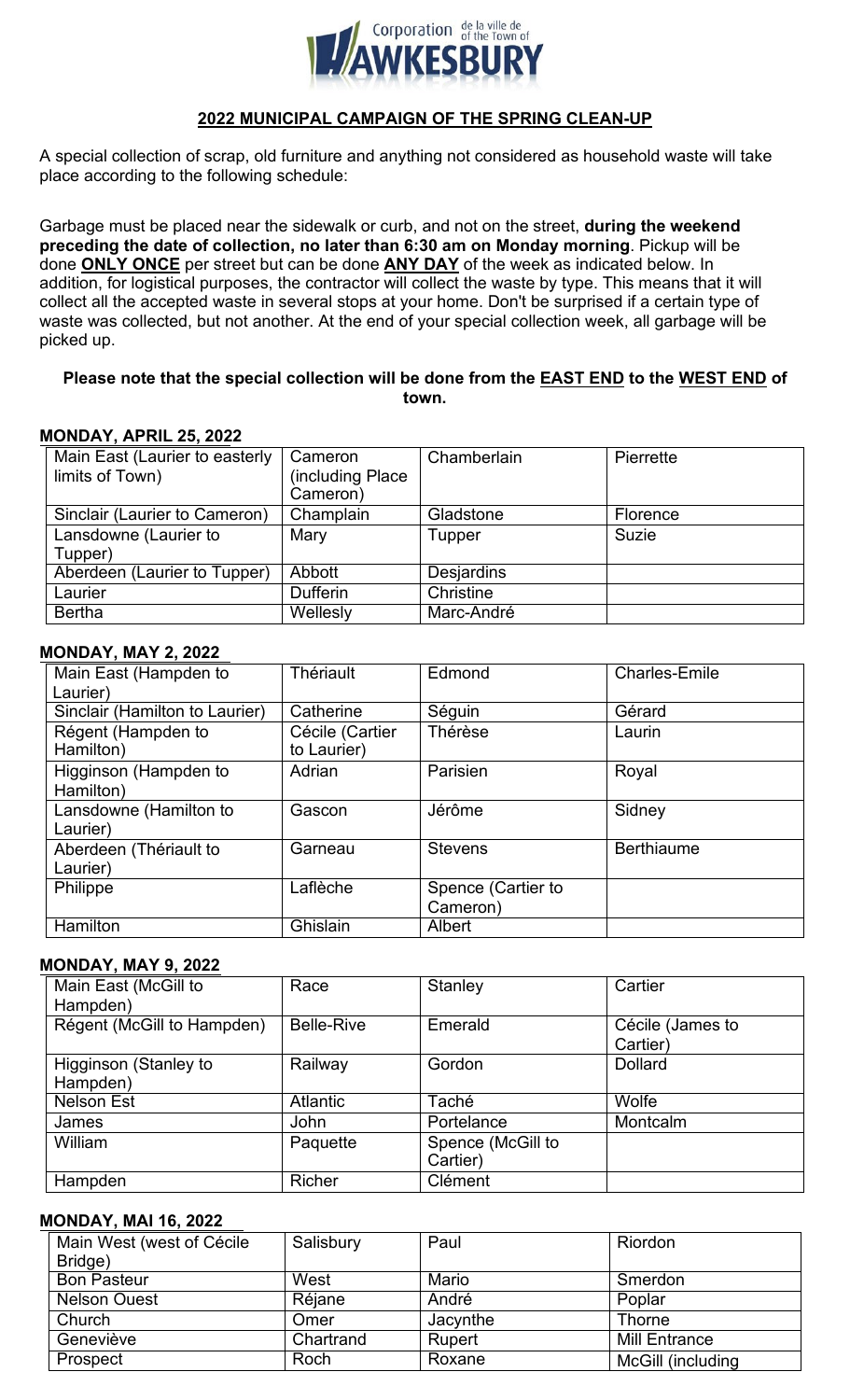

| Kin           | ` la a ul s | _atrance |                          |
|---------------|-------------|----------|--------------------------|
| Kipling       | rlebois     |          | dwellings at the rear of |
| Kitc<br>∧ener | πυπ         | Allan    | INWAV.                   |

Tires will not be picked up but can be deposited free of charge at Gilles R. Mayer Sanitation Ltd., 194 County Road 17, Hawkesbury from Monday to Friday from 8:00 a.m. to 12:00 p.m. and 1:00 p.m. to 4:00 p.m. **Please note that your contact information will be requested at the time of the deposit for validation with the Ontario Ministry of Environment.**